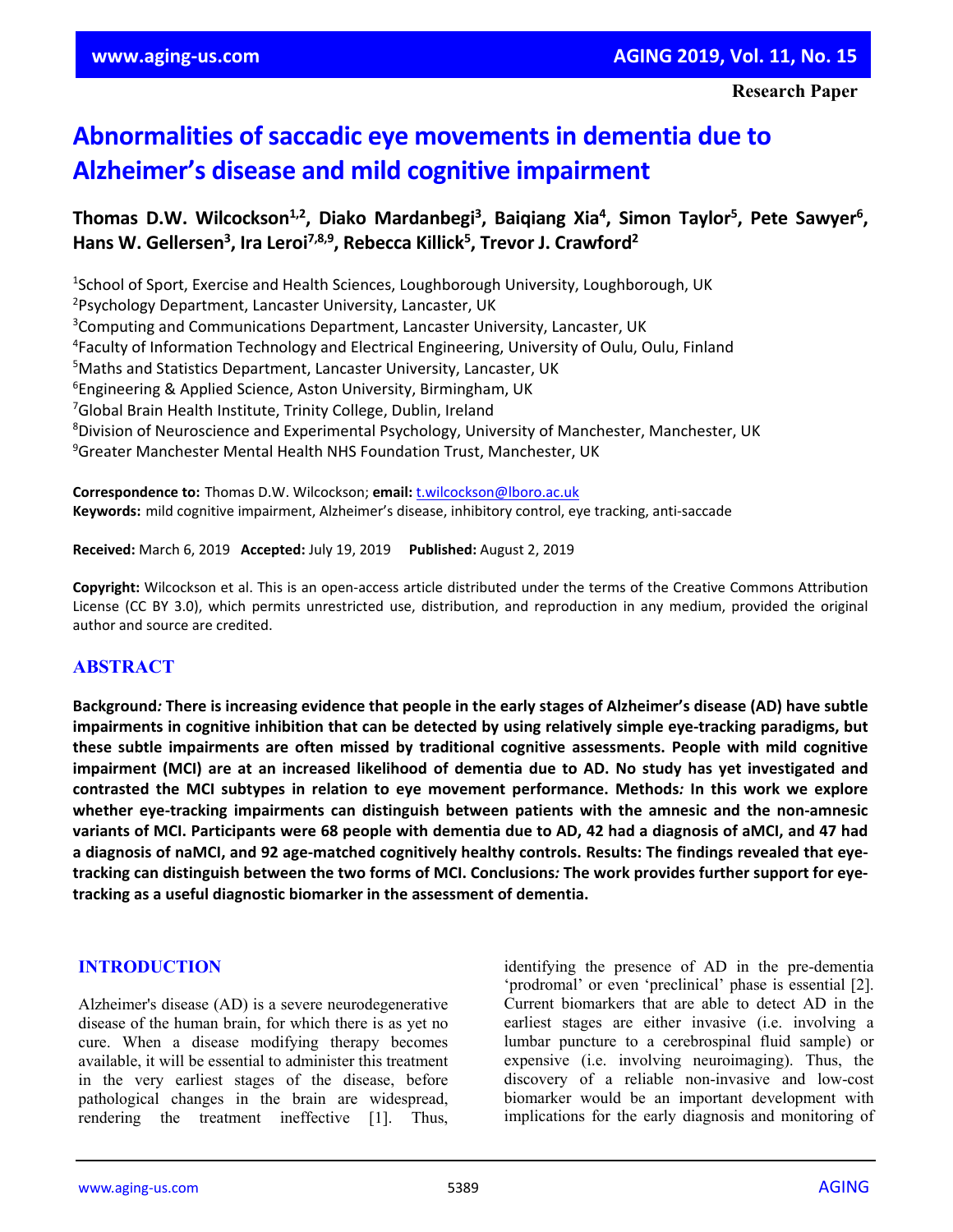the disease, particularly on a global scale, since invasive and/or expensive biomarkers may not be widely available.

Eye movements provide a sensitive, low cost and noninvasive marker of cognitive change or deterioration [3,4]. People with AD gradually lose the efficient control of attention and develop impairments of both inhibitory control and eye movement error-correction [5]. Specifically, the inhibition of a gaze-shift towards a salient stimulus as well as the ability to direct a voluntary gaze-shift away from this stimulus is impaired. This difficulty in gaze control may be due to cognitive defects of either inhibitory control, working memory (WM), or both [6,7]. The error frequency in the antisaccade task (AST) also correlates with the severity of AD [3]. Importantly, eye movement deficits can develop early in the course of the disease, even before cognitive deficits are revealed by standard neuropsychological tests [3,7]. A critical issue then is whether eye-movement impairments are detectable in people who are in a preclinical stage of AD and therefore at a greater risk of developing clinical dementia.

A strong correlation has been reported [8] between antisaccade error rate with cortical thinning (brain atrophy) in a mild cognitive impairment (MCI) group. However, this work did not distinguish between the different types of MCI, thus the low and high-risk of dementia participants were conflated in their study. In a separate study, a group of amnesic MCI (aMCI) participants were contrasted to age-matched controls who were assessed both using the AST and with fMRI to measure structural changes [9]. The fMRI data revealed that participants with aMCI showed reduced activation in frontal eye fields and increased inhibitory errors when performing the AST. Although this work supports eye-tracking as a useful diagnostic tool in detecting individuals at high risk of dementia, the evidence was not conclusive, as there was no direct comparison between an aMCI and a non-amnesic MCI (naMCI) group. Evidence that saccadic impairment was significantly greater in the aMCI group with the higher risk for dementia due to AD, in comparison to the naMCI group who are at a lower risk, would clearly provide more compelling support for the validity of the AST as an early diagnostic marker.

A clinically useful biomarker should be able to detect subtle signs of impairment in a group of participants at higher risk of dementia such as those with MCI. MCI is a clinical syndrome characterised by impairments in cognition that are worse than would be expected for a person of their age. MCI has several outcomes; it can lead to dementia if the underlying cause is AD, or other

types of neurodegenerative conditions; or it may be transient, reversible [10] or even static. People with a diagnosis of MCI are at an increased risk of developing dementia compared to cognitively healthy adults with 5- 10% of MCI patients progressing to dementia annually (see [11]). Traditionally, the clinical syndrome of MCI was considered to be a relatively distinct stage of dementia since the cognitive deficits were not severe enough to impact significantly on the individual's ability to conduct their activities of daily living [12]. However, there is a growing consensus [13,1,2] that MCI should be considered a prodromal and/or preclinical stage between normal cognitive health and AD. MCI can be further split into aMCI and naMCI types [12]. Those with aMCI experience greater memory impairment in comparison to naMCI. Further, [14] found evidence that there are structural differences between aMCI and naMCI in certain brain regions (the largest differences found for the hippocampus and entorhinal cortex). This suggests that memory differences may be the result of physical changes in the brain. Critically, there is a higher conversation rate to dementia due to AD for people diagnosed with aMCI, than naMCI [15-17]. Thus, people with aMCI are at much greater risk of progressing to AD than healthy adults or naMCI. No study has yet investigated the comparison of MCI subtypes in relation to eye movement performance. The principal aim of the current work was to explore and evaluate such evidence.

## **RESULTS**

## **Antisaccade latency**

The latencies for all correct saccades in the antisaccade are shown in Figure 1A. A one-way ANOVA on the mean antisaccade latencies revealed that there was a significant main effect of participant group  $(F(3,238)=13.541; p<.005; \quad p^{2} = .146)$ . AD (N=65; mean=404; SD=86; 95% CI=383-427) generated significantly longer latencies than the CP group (N=91; mean=338ms; SD=84; 95% CI=321 -355; t(154)=4.801;p<.0005;  $d=77$ ) and the naMCIs (N=46; mean=363ms; SD=62; 95% CI=346-381; t(109)=2.78;p=.006; *d*=.53). However, antisaccade latencies did not differ between the aMCI (N=40; mean=419ms; SD=82; 95% CI=394-444) and the AD group (t(103)=.857;p=.394; *d*=.17). The mean latencies of aMCI group were significantly longer than the naMCI group  $(t(84)=3.607; p=.001; d=.79)$ , and the CP group (t(129)=5.116;p<.0005; *d*=.90). The latencies for the naMCI did not differ from the CP group significantly (t(135)=1.785;p=.077; *d*=.31). Because age was not balanced between the groups we next performed an analysis of covariance. The ANCOVA,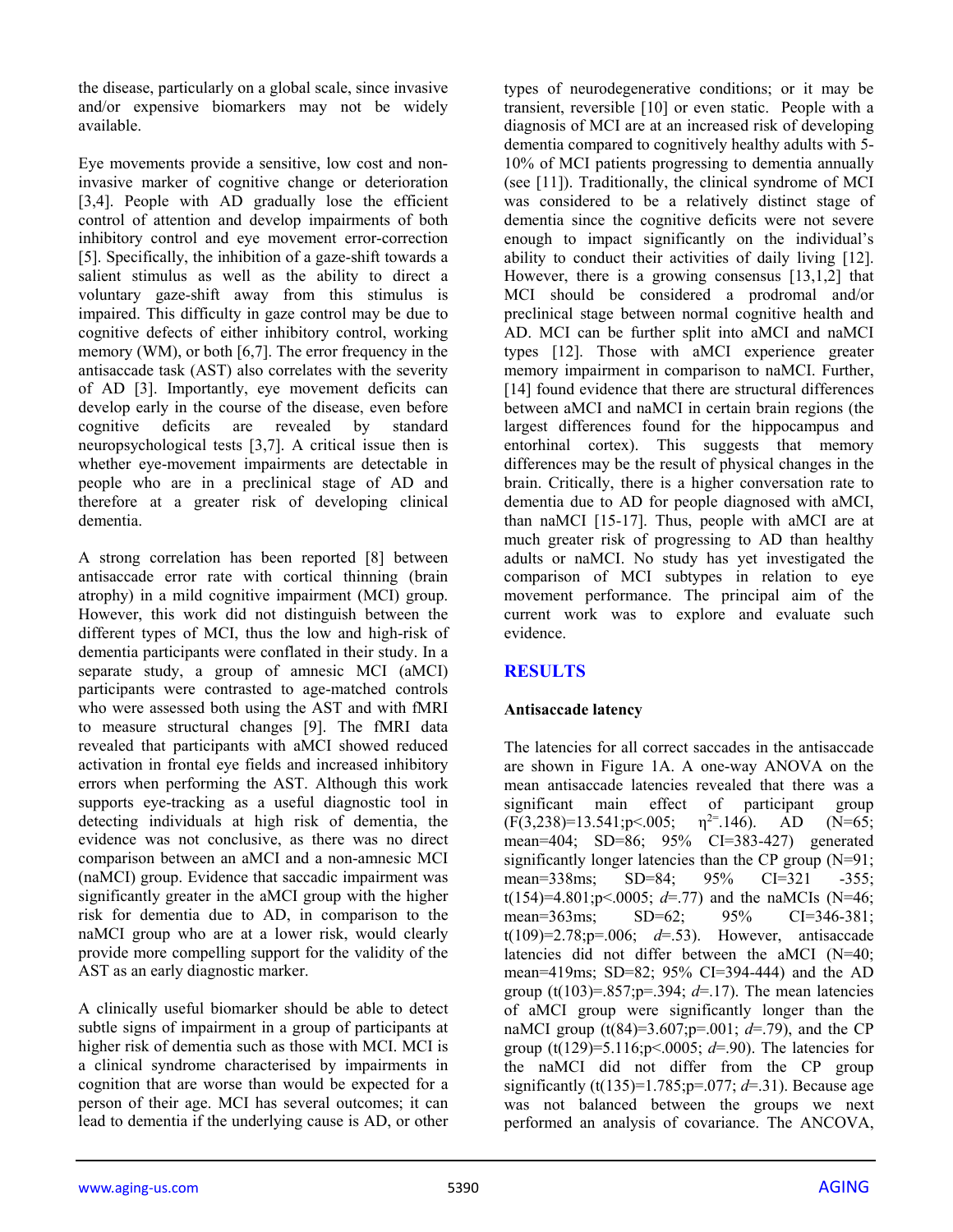

**Figure 1. The eye movement variables for the Alzheimer's disease (AD), amnesic Mild Cognitive Impairment (aMCI), non-amnesic Mild Cognitive Impairment (naMCI), and control participants (CP).** (**A**) Antisaccade latencies (left panel); (**B**) Antisaccade uncorrected errors (right panel).

with a between-subjects factor: group (AD, aMCI, naMCI, CP); and a covariate: age, revealed a significant main effect of age (F(1,230)=32.115;p<.0005;  $\eta^{2}$ =.123), and group  $(F(3,230)=6.175; p<.0005; \eta^{2}=.075)$ . However, the corrected model, with age as a covariate was also significant (F(4,230)=18.087;p<.0005;  $\eta^{2}$ = (239), confirming that the group effect remained after age was partialled out. To provide further verification that age did not affect results we selected a subsample of age-matched participants. This agematched sample was achieved by excluding the oldest AD  $(N=4)$  and aMCI  $(N=3)$  and the youngest CPs  $(N=22)$  and naMCI  $(N=9)$  participants from the sample. An ANOVA confirmed that the groups were matched across age  $(F(3,201)=.800; p=.495; \eta^{2}=.012)$ . The antisaccade latency findings were replicated in this agematched subsample. ANOVA revealed a significant main effect of participant group for mean antisaccade latencies  $(F(3,201)=7.263; p<.0005; \eta^{2}=0.098)$ . AD (N=62; mean=402ms; SD=88; 95% CI=381-425) revealed increased latencies in comparison to the CP group (N=69; mean=351ms; SD=88; 95% CI=331-374; t(129)=3.304;p=.001;  $d=58$ ), and the naMCI group (N=37; mean=363; SD=64; 95% CI=343-383; t(97)=2.311;p=.023; *d*=.47). Again, the aMCI (N=37; mean=418; SD=83; 95% CI=392-445) did not differ from AD (t(97)=.910;p=.365;  $d=$ .19). The aMCI group revealed significantly longer latencies compared to the naMCI group (t(72)=3.160;p=.002; *d*=.75), and the CP group (t(104)=3.811;p<.0005; *d*=.75). The antisaccade latencies for the naMCI group did not differ from CP group (t(104)=.759;p=.449; *d*=.15).

#### **Antisaccade uncorrected errors**

Figure 2B shows the mean frequency (%) total number of trials with uncorrected errors in each group for the

antisaccade experiment. A logistic regression [18] was fitted to the proportion of uncorrected errors, with weights proportional to the number of AST completed per participant and a dispersion parameter to account for potential higher than anticipated variation in the number of uncorrected errors. Estimated log-odds regression coefficients, presented in Table 1, identify that the proportion of uncorrected errors are significantly lower than 50% for all groups, and thereby revealing that there was a significant effect on participant group for the antisaccade errors  $(F(3,245)=10.914; p<.0005)$ . The distribution of the standardised Pearson residuals did not visually appear to satisfy the assumption of the normal distribution. However, a one-way ANOVA test suggest that the residual contain no further dependence on group  $(F(3,245)=.108; p=.956)$  and likewise from a non-parametric analysis using the Kruskal Wallis H Test (H(3)=3.073; p=.381).

As expected, AD (N=68; mean proportion=26; SD=29; 95% CI=19-33) generated increased errors in comparison to the  $CP$  group  $(N=91;$  mean proportion=10; SD=11; 95% CI=8-13;  $\gamma$ 2(1)=18.459; p<.0005). Critically, the aMCI group (N=42; mean proportion=30; SD=30; 95% CI=21-39) generated a higher proportion of antisaccade errors compared to the naMCI group (N=46; mean proportion=12; SD=11; 95% CI=9-16;  $\chi$ 2(1)=11.774; p=.001) and the CP group  $(\gamma 2(1)=21.806; \; p<.0005)$ . However, there was not a significant difference in the errors of the aMCI and the AD group  $(\chi^2(1)=.665; \; p=.415)$  and also between the naMCI and CP groups  $(\gamma 2(1)=.588; \text{ p}=.446)$ . The difference between the AD and naMCI was shown to be significant ( $\chi$ 2(1)=8.792; p=.003).

An extension to the model that included participant age revealed that the group main effect remained significant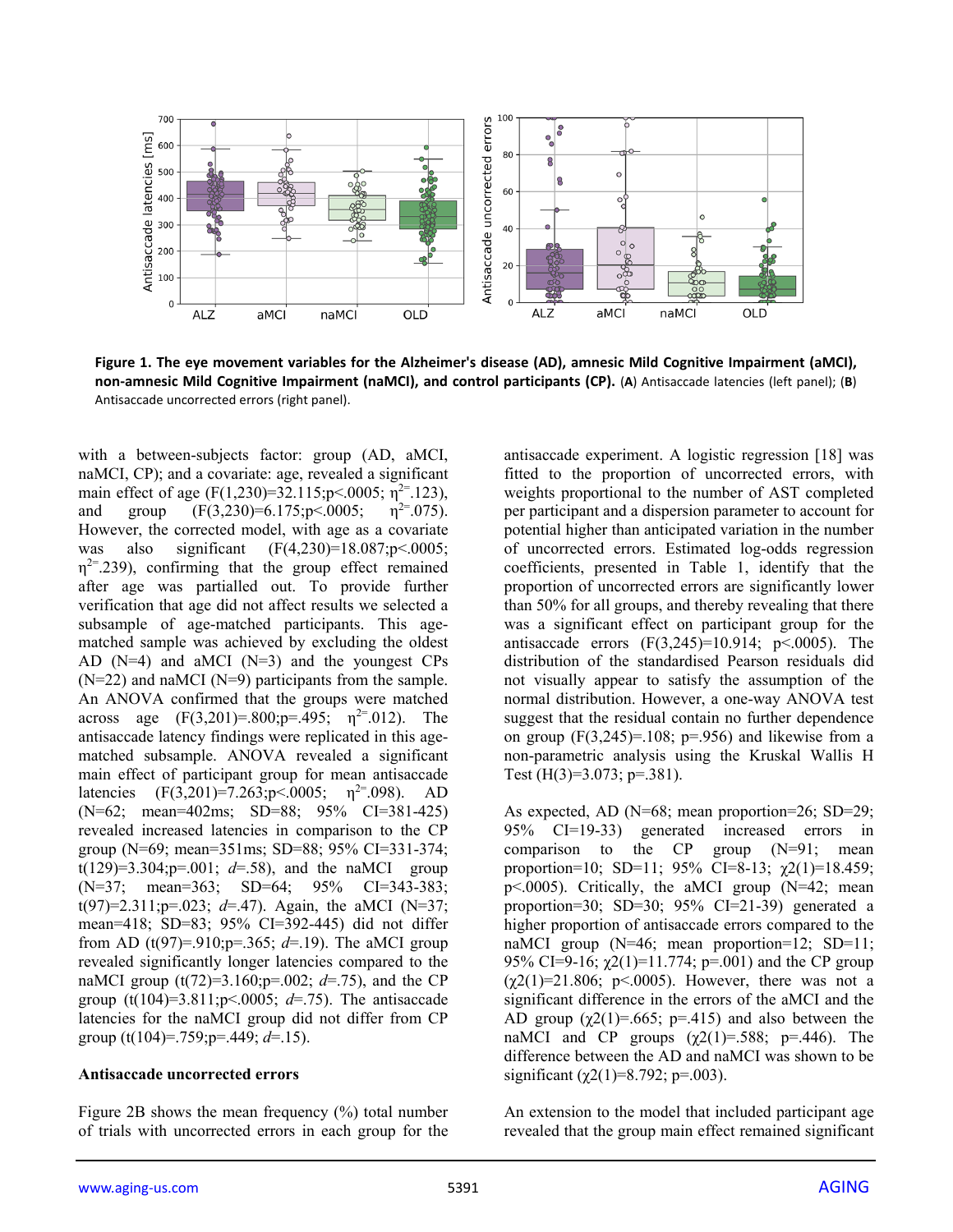| Group                                          | Log-odds | <b>SE</b> | 95% Confidence Interval |          | Wald       |  |  |  |  |
|------------------------------------------------|----------|-----------|-------------------------|----------|------------|--|--|--|--|
|                                                |          |           | Lower                   | Upper    | Chi-Square |  |  |  |  |
| All participants (N=249), dispersion = $5.361$ |          |           |                         |          |            |  |  |  |  |
| AD                                             | $-1.242$ | 0.1389    | $-1.515$                | $-0.970$ | 79.973     |  |  |  |  |
| aMCI                                           | $-1.063$ | 0.1699    | $-1.396$                | $-0.730$ | 39.192     |  |  |  |  |
| naMCI                                          | $-1.974$ | 0.2038    | $-2.373$                | $-1.574$ | 93.782     |  |  |  |  |
| CP                                             | $-2.176$ | 0.1670    | $-2.503$                | $-1.848$ | 169.688    |  |  |  |  |
| Age matched ( $N=211$ ), dispersion = 5.645    |          |           |                         |          |            |  |  |  |  |
| AD                                             | $-1.226$ | 0.1453    | $-1.511$                | $-0.941$ | 71.218     |  |  |  |  |
| aMCI                                           | $-1.107$ | 0.1827    | $-1.466$                | $-0.749$ | 36.742     |  |  |  |  |
| naMCI                                          | $-1.959$ | 0.2317    | $-2.413$                | $-1.505$ | 71.487     |  |  |  |  |
| CP                                             | $-2.266$ | 0.2066    | $-2.371$                | $-1.861$ | 120.267    |  |  |  |  |

**Table 1. Log-odds coefficient estimates for cognitive groups from the weighted logistic regression model for the proportion of uncorrected AST errors.** 

All chi-squared Wald statistics are based on 1 degree of freedom and all correspond to p-values less than 0.0005.

(F(3,235)=8.173; p<.0005), whilst age was not  $(F(1,235)=.167; p=.684)$ . To provide further verification that age was not a confounding factor, an age-matched sample was entered in the analysis. The results, presented in Table 1, were essentially replicated. There was a significant main effect of participant group for antisaccade errors (F(3,207)=9.295; p<.0005). For antisaccade errors, the AD (N=64; mean proportion=26;

SD=28; 95% CI=19-32) revealed an increased error rate compared to the CP group ( $N=69$ ; mean proportion=10; SD=10; 95% CI=7-12;  $\chi$ 2(1)=16.945; p<.0005) and the naMCI group (N=37; mean proportion=13; SD=12; 95% CI=9-16;  $\gamma$ 2(1)=7.183; p=.007). Again, critically, the aMCI group (N=39; mean proportion=30; SD=31; 95% CI=20-40) revealed a significantly higher frequency of errors compared to the naMCI group



**Figure 2. Heatmap plots of the extracted gaze signals in each of participant groups.** The x-axis indicates the time since saccadic target appearance, and the y-axis presents the aligned horizontal gaze position. The warmer the colour; the higher is the gaze point density in the corresponding spatial-temporal location. Note that the longest "comet" tails, reflecting a high proportion of uncorrected errors, are evident for the Alzheimer's (AD) and the amnesic Mild Cognitive Impairment (aMCI) groups. The control participants (CP) and the non- amnesic MCI have distinctly shorter "comet" tails.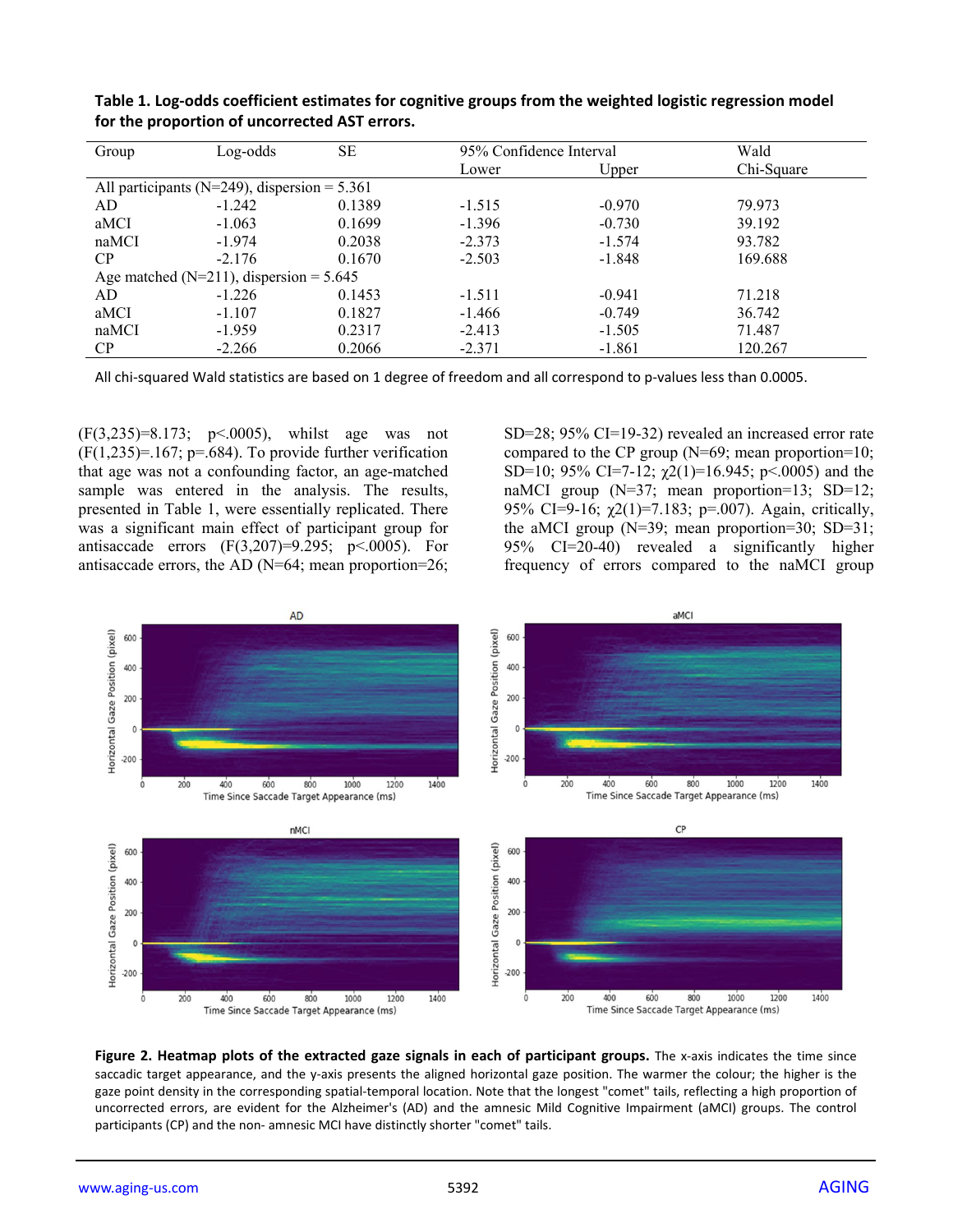$(\gamma 2(1)=8.327; \quad p=0.004)$  and the CP group  $(\gamma_2(1)=17.635; \, p<0.0005)$ . The aMCI group did not differ from the AD group ( $\chi$ 2(1)=.258; p=.612 and nor did the naMCI group from the CP group  $(\chi^2(1)=.976)$ ;  $p=0.323$ ).

Further, to confirm whether AST error rate was associated with memory decline we performed a series of correlations between AST failure rate and FCSRT free recall score. Overall there was a negative association between AST error rate and FCSRT free recall  $(r(180)=-.480;p<.0005)$  which indicates that an increase in AST errors was associated with poorer free recall on the FCSRT task. This association was also observed when considering the participant groups separately: a significant negative association was found between AST error rate and FCSRT free recall within AD patients (r(42)=-.430;p=.004), aMCI (r(39)=- .439;p=.004), and marginally for naMCI  $(r(44)$ =-.288;p=.052). The association was not significant in control participants  $(r(49)=.166;p=.243)$ . The results indicate that AST inhibitory control is associated with memory decline in patient groups.

To clarify the spatial-temporal characteristics of the extracted signals in the AST, heatmaps of the gaze positions of each participant group are displayed in Figure 2. The heatmaps that the density and length of the "comet" (yellow) tail is shortest for the CP and naMCI groups; and longest for the AD and aMCI groups. This reflects the findings reported above, that the AD and aMCI generated a high proportion of errors in the AST which are uncorrected. Fewer of these uncorrected errors are seen in the traces of the control and naMCI group. In summary, three salient patterns emerge: (1) There were a number of reflexive saccades to the target location (which should have been inhibited) that increased from the level in CP participants, to the naMCI patients, to the aMCI patients, and finally showing the highest level in the AD patients. (2) Similarly, the time cost to correct the mistakes increases from the CP participants, to the naMCI patients, to the aMCI patients, and finally to the AD patients. Given 1500 milliseconds since target onset, the naMCI patients and the CP participants could correct almost all the mistakes, while the AD and aMCI patients have more uncorrected mistakes. (3) The CP participants revealed a higher proportion of correct antisaccades and corrected errors in comparison to the patient groups (AD, aMCI, naMCI).

## **DISCUSSION**

We can summarise the key findings from this work: (1) These findings demonstrate for the first time, that the AST can discriminate between people with aMCI and naMCI; and (2) The findings replicated the previously reported impairment in inhibitory control of antisaccades in people with dementia due to AD.

These results confirm that the AST is a promising biomarker for dementia. Given that people with MCI are more likely to develop dementia due to AD than cognitively healthy adults, and in particular that people with (aMCI) are at the highest risk of progressing to a full dementia syndrome, this may also offer an additional prognostic tool for predicting which people with a diagnosis of MCI are more likely to progress to dementia due to AD. Our results support previous literature which has also demonstrated that AD [3,5] and MCI [8,9] participants are impaired on the AST. These findings, when taken together, may therefore indicate that people with AD gradually lose the efficient control of attention and develop impairments of both inhibitory control and eye movement error-correction. There is a growing consensus that eye-tracking now provides an important opportunity for clinicians to detect the very early stages of Alzheimer's disease, during the MCI phase. Several meta-analyses have been conducted all conclude that there is a clear excess of inhibition errors in AD (e.g. [19]). These findings are particularly compelling given the coupling of the impairments that have been replicated in these studies. For example, one recent study [20] replicated the increase in antisaccade errors together with a decrease in the frequency of corrected errors. This pattern of inhibitory impairment has not been found in other neuropsychiatric neurodegenerative such as schizophrenia [21] or Parkinson's disease [5]. There is therefore little doubt that eye-tracking offers a highly reliable, simple, non-invasive assessment and patientfriendly tool for the cognitive assessment of dementia. In line with previous work, Holden et al [22] have shown that aMCI patients also show the increased antisaccade error rates. However, as one recent metaanalysis confirmed, no previous study has yet compared the different subtypes of MCI in a direct comparison of oculomotor function [19]. Here we show that people with aMCI have significant impairment of inhibitory control that is similar to AD; whilst people with naMCI are relatively unimpaired, with a level of inhibitory control that was more similar to the control group.

Our results suggest that inhibitory control of eye movement may be one of the earliest biomarkers of the onset of AD. Inhibitory control deficits appear to be associated with memory decline. There have been relatively few studies of antisaccades in MCI, and, to our knowledge, no longitudinal studies. In future work, the AST could be studied in people with MCI using a prospective longitudinal study design. We hypothesise that those people with increased antisaccade error rates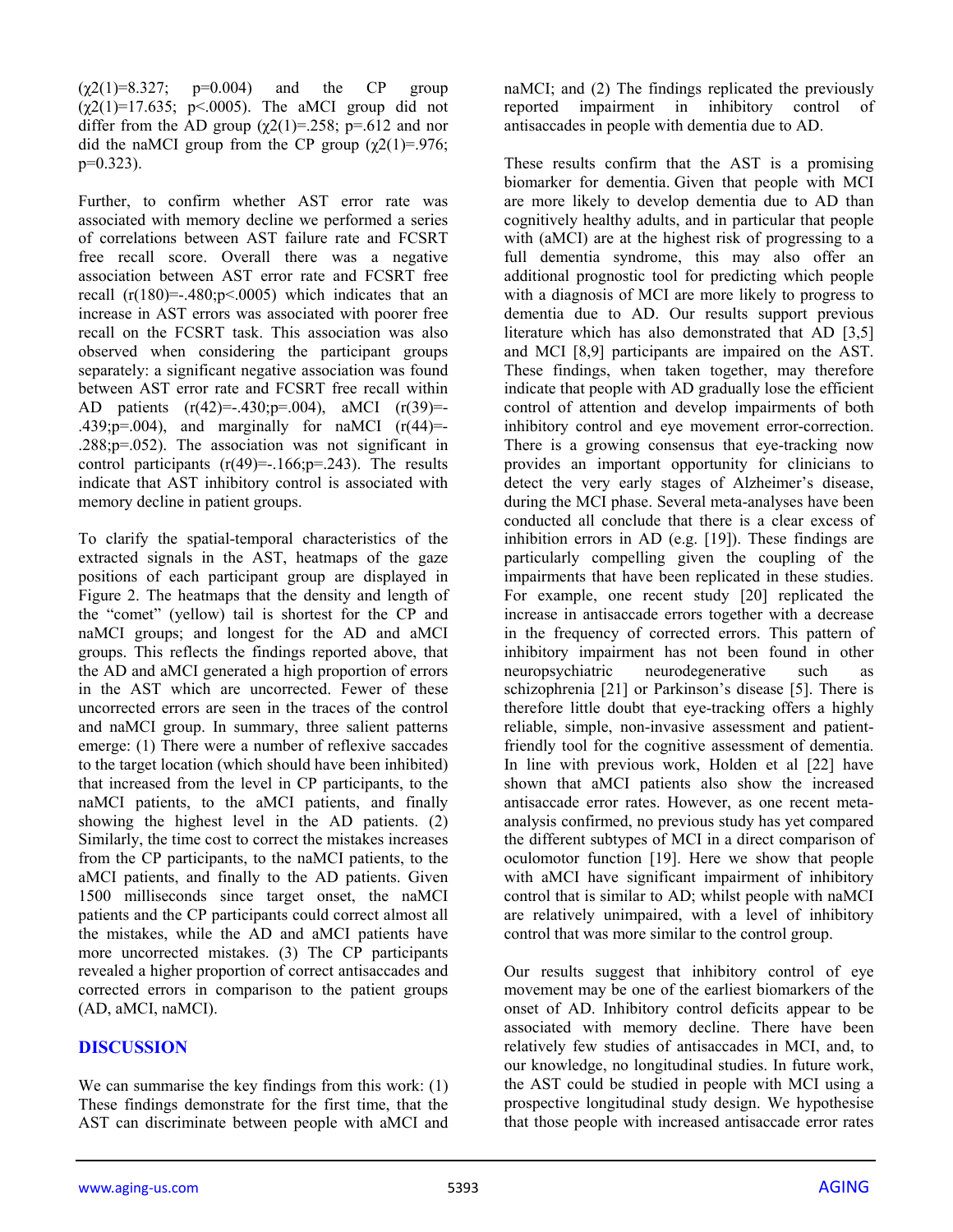|                      |              | Amnesic mild | Non-amnesic    |              |                 |
|----------------------|--------------|--------------|----------------|--------------|-----------------|
|                      | Dementia due | cognitive    | mild cognitive | Control      |                 |
|                      | to AD        | impairment   | impairment     | participants | <i>p</i> -value |
| Age                  | 74 (7.7)     | 74 (7.4)     | 69(6.9)        | 69(7.2)      | < 0.0005        |
| Sex (% male)         | 50%          | 41%          | 57%            | 43%          | $.297$ ns       |
| MoCA total score     | 20(5.7)      | 21(4.5)      | 25(2.2)        | 28(1.8)      | < 0.0005        |
| FCSRT – Free Recall  | 17.32(12.0)  | 18.7(7.7)    | 32.3(4.2)      | 36.1(5.7)    | < 0.0005        |
| <b>FCSRT</b> - Total | 36.2(14.8)   | 45.1(4.4)    | 47.4(1.3)      | 47.8(0.8)    | < 0.0005        |
| Digit span total     | 15.6(4.1)    | 16.4(3.7)    | 16.7(4.8)      | 18.7(4.5)    | < 0.0005        |
| Spatial span total   | 11.3(3.1)    | 12.6(3.1)    | 13.0(2.6)      | 14.6(2.8)    | < 0.0005        |

**Table 2. Descriptive statistics (SD) of participants including cognitive assessment (MoCA) scores for each group.**

MoCA - Montreal Cognitive Assessment [25]; Free cued selective reminding task free recall and total score [26]; digit span and spatial span [27,28].

will be more likely to have poorer memories and may be at risk of developing dementia due to AD. Overall, our results support the role of the AST as a useful supplementary tool for the early detection of decline in people with MCI.

Inhibitory error rates in the antisaccade are sensitive to memory impairment, but may even precede it in a patient with dementia [5]. The results obtained from this study demonstrate that eye movements during the AST could be used to automatically classify participants as being at a higher risk of AD. There are potentially a number of practical implications for this observation. With early detection of AD, the potential for commencing effective interventions earlier are increased.

## **MATERIALS AND METHODS**

#### **Participants**

Participants were men and women between the ages of 55 and 90, with at least 11 years of education and fluent English-speakers. Of these, 68 were people with dementia due to AD, 42 had a diagnosis of aMCI, and 47 had a diagnosis of naMCI. We also included 92 agematched cognitively healthy people to act as control participants (see Table 2). Control participants were recruited from the local community or were the spouse/partner of the AD or MCI participants. All participants were white British or European. Participants with MCI or dementia due to AD were recruited through local memory clinics in the National Health Service (NHS) and had received a clinical diagnosis following a full assessment with a dementia

specialist. All those in the dementia group met clinical criteria for dementia due to AD, as per NINCDS-ADRDA criteria [23]. Those with a diagnosis of MCI met the following criteria [24]: (1) subjective complaints of memory decline (reported by the person themselves or an informant); (2) objective memory or other cognitive impairment (considered when scores on standard cognitive tests were >1.5 SDs below age/education adjusted norms) with or without deficits in other cognitive domains; (3) intact daily-life activities. To subtype the MCI group further into aMCI and naMCI, we applied the [24] criteria (see below). Participants with intact cognition (as assessed by a series of cognitive tasks; see below) were recruited from the local community. Participants were not eligible for the study if they had a previous history of head trauma, stroke, cardiovascular disease, active or past alcohol or substance misuse or dependence, or any physical or mental condition severe enough to interfere with their ability to participate in the study. Those with a global or specific learning disability were also not eligible to participate in the study. All participants had the capacity to consent to participation in the study and signed informed consent. Ethics' Committee approval was granted by Lancaster University and NHS Health Research Authority.

#### **Stimuli and tasks**

Eye-tracking was assessed using the AST. Cognition was assessed the Montreal Cognitive Assessment (MoCA: [25]), the Free and Cued Selective Reminding Test with Immediate Recall (FCSRT-IR: [26]), and the digit and spatial span [27,28].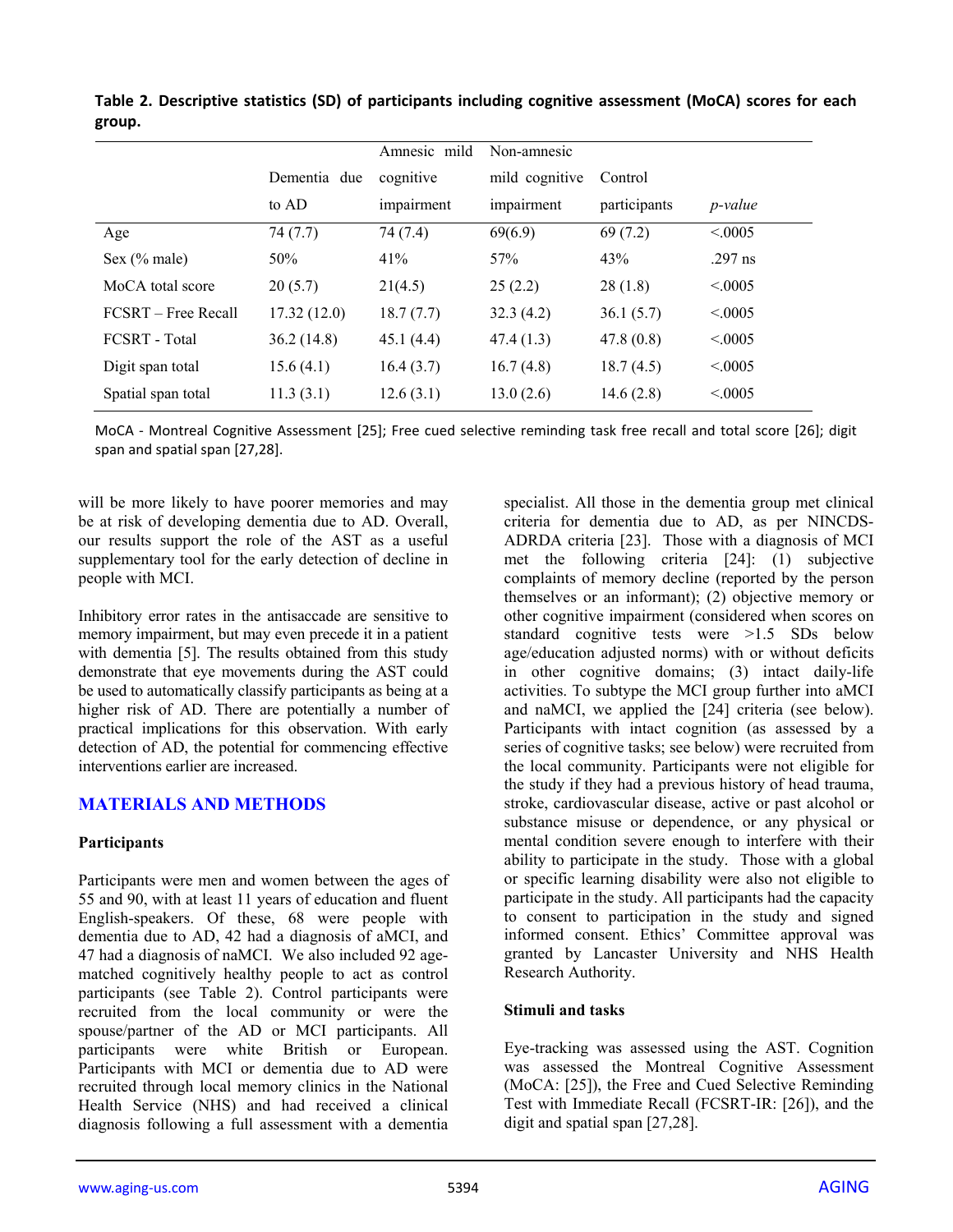#### **Apparatus**

We used an EyeLink Desktop 1000 eye-tracker (SR Research) with sampling at 500 Hz. Participants sat 55 cm away from the monitor (60 Hz). Their dominant eye was determined using the Miles test [29] and tracked accordingly. Experiment Builder software (SR Research) was used to control the stimulus events during the eye-tracking tasks.

#### **Antisaccade task (AST)**

Each antisaccade trial was preceded by a 1 second instruction screen stating that the participant should look toward the target. A central fixation target central fixation was displayed in white on a black background. This was displayed for one second. There was a 200ms blank interval before the appearance of the saccade distractor. The saccade distractor (in red) was then presented in a random order 4 degrees away from where the fixation target had been either on the left or right side for 2 seconds. Participants were asked to fixate at the central point then generate the saccade to the opposite position of the screen as soon as the distractor appeared. There were a total of 24 antisaccade trials in AST.

#### **Montreal cognitive assessment (MoCA)**

The MoCA is a brief screening tool for Alzheimer's dementia that includes the domains of attention and concentration, executive functions, memory, language, visuoconstructional skills, conceptual thinking, calculations, and orientation. The test generates a maximum score of 30; a scores of 26 or more is considered normal.

#### **Free Cued Selective Reminding Task Immediate Recall (FCSRT-IR)**

The International Working Group on Alzheimer's disease [30] recommended the free and cued selective reminding test (FCSRT: [26]) to assess memory, as it showed high sensitivity and specificity in the differentiation of dementia due to AD from healthy controls, and aMCI from naMCI (see [12]). Participants were asked to memorise line drawings of a set of easily recognised objects (e.g., grapes) which belonged to unique category cues (e.g., fruit). 16 items to be learned were presented four at a time on a card, one picture in each quadrant. Participants were asked to search each card, then point to and then name aloud each item (e.g., grapes) after its cue (fruit) was verbally presented. The card was then removed, and the participant immediately performed a cued recall of just those four items on the basis of the category cue. Participants were reminded of

any items that were not recalled by presenting the cue and the item together (e.g., the vehicle was a train). This procedure was repeated for all 16 pictures across the four cards. Participants were then given a test phase that consisted of three recall trials. Each test was preceded by a 20 second counting distractor task. Each recall trial consisted of two parts; after two minutes of free recall, category cues were provided for items not retrieved during the free recall phase. If subjects failed to retrieve the item when provided with the category cue, they were reminded by the presentation of both the cue and the item together. A measure of free recall and a measure of cued recall was obtained by calculating the correct responses (both out of a total of 48). This task has high validity as it has been used extensively in informing MCI and AD diagnoses [24]. [24] recommends that scores equal to or below 27 on the free recall score indicate aMCI, whilst scores of 28 and over indicate naMCI.

## **Digit span**

In the digit span task [27,28], which assesses phonological memory function, participants were verbally presented with strings of single digit numbers. Once the string had been presented, the participant was asked to recall the digits in the correct serial order. The number of digits presented gradually increased during the course of the experiment, starting with two and going up to a maximum of nine. Two trials were presented at each level and a participant must get both correct in order to progress to the next level of the task. Participants then completed a reverse digit span task where participants need to reverse the order of the presented sequence. Again, the number of digits presented gradually increased from two to eight. Two trials were presented at each level with both correct needed in order to progress. A total digit span score was then calculated out of 30 by summing the correct trials together.

## **Spatial span**

In the spatial span task [27,28], participants were presented with an array of nine squares. Squares in the array were selected one at a time by the experimenter. At the end of the sequence, it was the task of the participant to indicate the locations of the selected squares in the correct serial order. The number of squares selected in sequence increased over the course of the experiment from two up to a maximum of nine. Two trials were presented at each level and a participant had to get both correct in order to progress. A reverse version of the task was also performed with the participant indicating the sequence in the backwards order. A measure of total spatial span score was calculated out of a total of 32.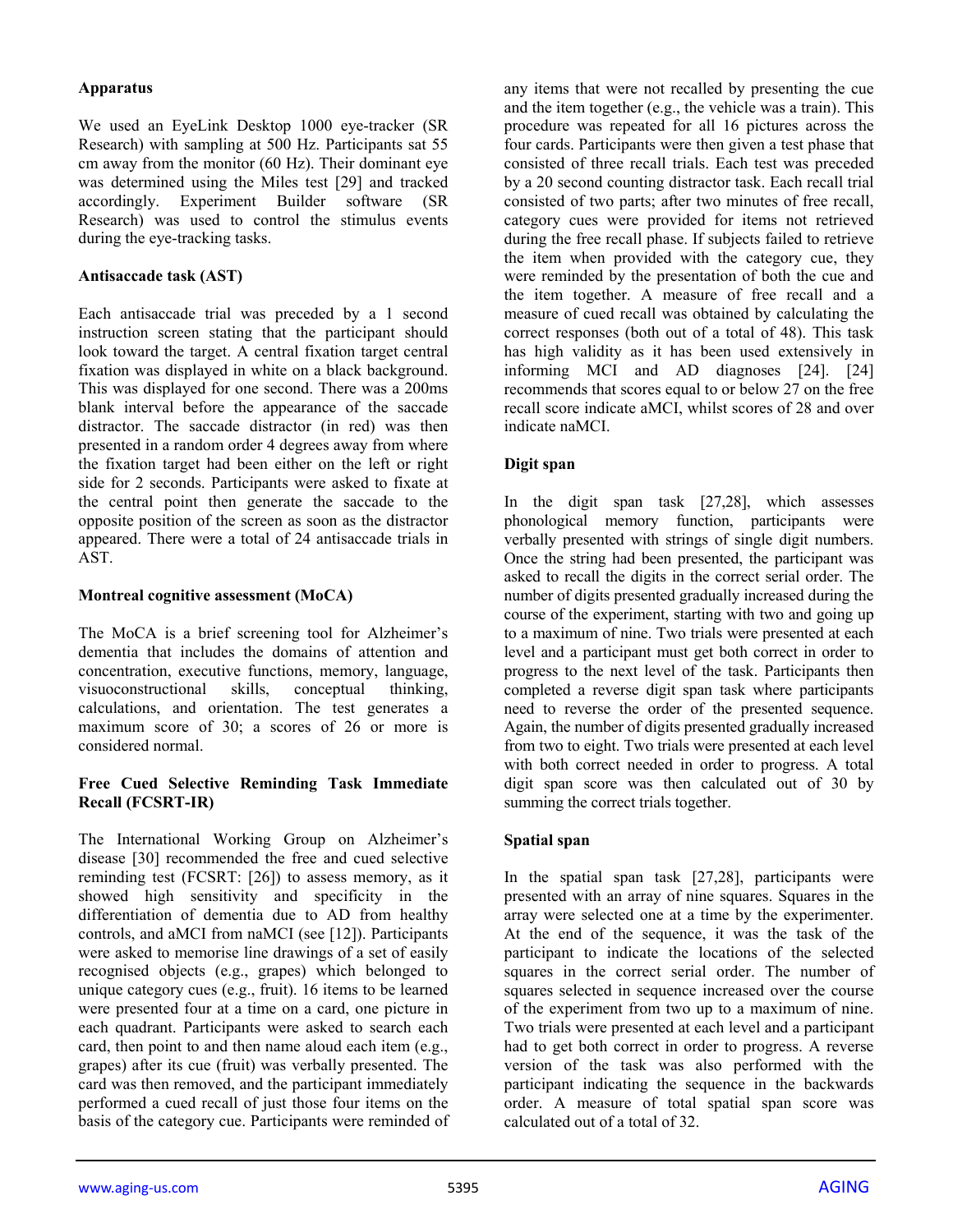

**Figure 3. A diagrammatical representation of an antisaccade trial.** The thick black line demonstrates the location of the distractor. The red line demonstrates the eye incorrectly moving toward the distractor. The green line demonstrates a correct antisaccade away from the distractor.

#### **Data processing**

The raw eye tracking data exported from the EyeLink DataViewer software were analysed offline in bespoke software [31] with the following features: Noise and spikes were filtered by removing all the frames where the velocity signal was greater than 1,500 deg/s or the acceleration signal was greater than  $100,000$  deg<sup>2</sup>/sec. All the fixations and saccadic events were detected by the EyeLink parser. All the saccades extracted for each trial as well as a range of spatial and temporal properties measured for each saccade were then stored in a table. Microsaccades with amplitude less than 0.7 deg were filtered from the data. The latency of the saccade was measured from the onset of the saccade to the target onset. Only the saccades made within the time window 80-700 ms after target onset (see Figure 3) were included to avoid 'anticipatory saccades' i.e. saccades which are initiated prior to the presentation of the distractor.

#### **ACKNOWLEDGMENTS**

The work described in this paper is funded by EPSRC project EP/M006255/1 Monitoring Of Dementia using Eye Movements (MODEM) and with support from the Sir John Fisher Foundation. We are grateful to Megan Polden, Nadia Maalin, and Claire Kelly for their help with data collection and to Joel Leakey.

#### **CONFLICTS OF INTEREST**

The authors have no conflicts of interest to report.

#### **REFERENCES**

- 1. Sperling RA, Aisen PS, Beckett LA, Bennett DA, Craft S, Fagan AM, Iwatsubo T, Jack CR Jr, Kaye J, Montine TJ, Park DC, Reiman EM, Rowe CC, et al. Toward defining the preclinical stages of Alzheimer's disease: recommendations from the National Institute on Aging-Alzheimer's Association workgroups on diagnostic guidelines for Alzheimer's disease. Alzheimers Dement. 2011; 7:280–92. <https://doi.org/10.1016/j.jalz.2011.03.003> PMI[D:21514248](https://www.ncbi.nlm.nih.gov/entrez/query.fcgi?cmd=Retrieve&db=PubMed&list_uids=21514248&dopt=Abstract)
- 2. Ritchie CW, Russ TC, Banerjee S, Barber B, Boaden A, Fox NC, Holmes C, Isaacs JD, Leroi I, Lovestone S, Norton M, O'Brien J, Pearson J, et al. The Edinburgh Consensus: preparing for the advent of diseasemodifying therapies for Alzheimer's disease. Alzheimers Res Ther. 2017; 9:85. <https://doi.org/10.1186/s13195-017-0312-4> PMI[D:29070066](https://www.ncbi.nlm.nih.gov/entrez/query.fcgi?cmd=Retrieve&db=PubMed&list_uids=29070066&dopt=Abstract)
- 3. Crawford TJ, Higham S, Renvoize T, Patel J, Dale M, Suriya A, Tetley S. Inhibitory control of saccadic eye movements and cognitive impairment in Alzheimer's disease. Biol Psychiatry. 2005; 57:1052–60. <https://doi.org/10.1016/j.biopsych.2005.01.017> PMI[D:15860346](https://www.ncbi.nlm.nih.gov/entrez/query.fcgi?cmd=Retrieve&db=PubMed&list_uids=15860346&dopt=Abstract)
- 4. Kaufman LD, Pratt J, Levine B, Black SE. Executive deficits detected in mild Alzheimer's disease using the antisaccade task. Brain Behav. 2012; 2:15–21. <https://doi.org/10.1002/brb3.28> PMID[:22574270](https://www.ncbi.nlm.nih.gov/entrez/query.fcgi?cmd=Retrieve&db=PubMed&list_uids=22574270&dopt=Abstract)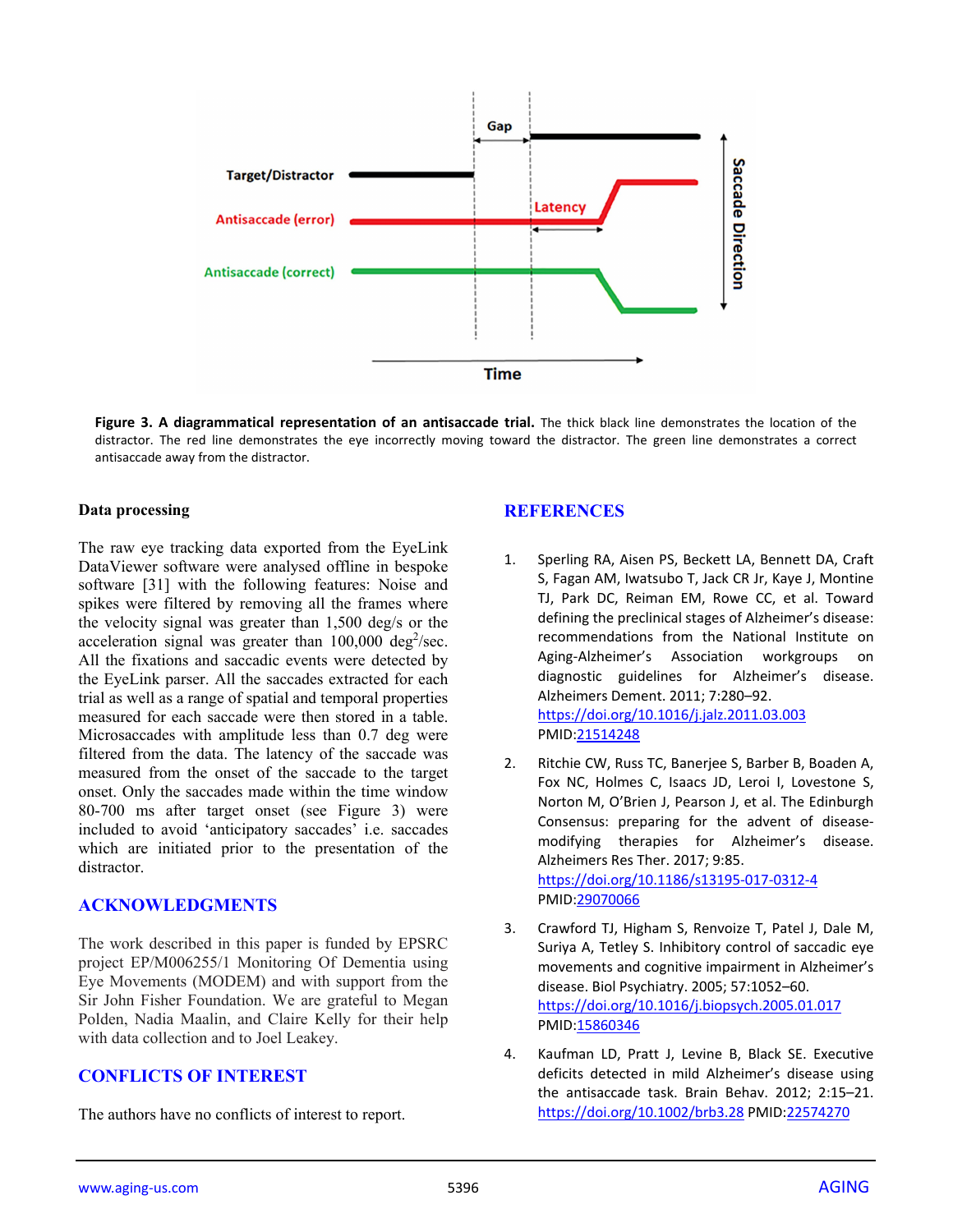- 5. Crawford TJ, Higham S, Mayes J, Dale M, Shaunak S, Lekwuwa G. The role of working memory and attentional disengagement on inhibitory control: effects of aging and Alzheimer's disease. Age (Dordr). 2013; 35:1637–50. <https://doi.org/10.1007/s11357-012-9466-y> PMID[:22903189](https://www.ncbi.nlm.nih.gov/entrez/query.fcgi?cmd=Retrieve&db=PubMed&list_uids=22903189&dopt=Abstract)
- 6. Crawford TJ, Parker E, Solis-Trapala I, Mayes J. Is the relationship of prosaccade reaction times and antisaccade errors mediated by working memory? Exp Brain Res. 2011; 208:385–97. <https://doi.org/10.1007/s00221-010-2488-8> PMID[:21107543](https://www.ncbi.nlm.nih.gov/entrez/query.fcgi?cmd=Retrieve&db=PubMed&list_uids=21107543&dopt=Abstract)
- 7. Crawford TJ, Higham S. Distinguishing between impairments of working memory and inhibitory control in cases of early dementia. Neuropsychologia. 2016; 81:61–67. [https://doi.org/10.1016/j.neuropsychologia.2015.12.](https://doi.org/10.1016/j.neuropsychologia.2015.12.007) [007](https://doi.org/10.1016/j.neuropsychologia.2015.12.007) PMID[:26687733](https://www.ncbi.nlm.nih.gov/entrez/query.fcgi?cmd=Retrieve&db=PubMed&list_uids=26687733&dopt=Abstract)
- 8. Heuer HW, Mirsky JB, Kong EL, Dickerson BC, Miller BL, Kramer JH, Boxer AL. Antisaccade task reflects cortical involvement in mild cognitive impairment. Neurology. 2013; 81:1235–43. <https://doi.org/10.1212/WNL.0b013e3182a6cbfe> PMID[:23986300](https://www.ncbi.nlm.nih.gov/entrez/query.fcgi?cmd=Retrieve&db=PubMed&list_uids=23986300&dopt=Abstract)
- 9. Alichniewicz KK, Brunner F, Klünemann HH, Greenlee MW. Neural correlates of saccadic inhibition in healthy elderly and patients with amnestic mild cognitive impairment. Front Psychol. 2013; 4:467. <https://doi.org/10.3389/fpsyg.2013.00467> PMID[:23898312](https://www.ncbi.nlm.nih.gov/entrez/query.fcgi?cmd=Retrieve&db=PubMed&list_uids=23898312&dopt=Abstract)
- 10. Vos SJ, Verhey F, Frölich L, Kornhuber J, Wiltfang J, Maier W, Peters O, Rüther E, Nobili F, Morbelli S, Frisoni GB, Drzezga A, Didic M, et al, and Alzheimer's Disease Neuroimaging Initiative. Prevalence and prognosis of Alzheimer's disease at the mild cognitive impairment stage. Brain. 2015; 138:1327– 38. <https://doi.org/10.1093/brain/awv029> PMID[:25693589](https://www.ncbi.nlm.nih.gov/entrez/query.fcgi?cmd=Retrieve&db=PubMed&list_uids=25693589&dopt=Abstract)
- 11. Mitchell AJ, Shiri-Feshki M. Rate of progression of mild cognitive impairment to dementia--metaanalysis of 41 robust inception cohort studies. Acta Psychiatr Scand. 2009; 119:252–65. <https://doi.org/10.1111/j.1600-0447.2008.01326.x> PMID[:19236314](https://www.ncbi.nlm.nih.gov/entrez/query.fcgi?cmd=Retrieve&db=PubMed&list_uids=19236314&dopt=Abstract)
- 12. Petersen RC. Mild cognitive impairment as a diagnostic entity. J Intern Med. 2004; 256:183–94. <https://doi.org/10.1111/j.1365-2796.2004.01388.x> PMID[:15324362](https://www.ncbi.nlm.nih.gov/entrez/query.fcgi?cmd=Retrieve&db=PubMed&list_uids=15324362&dopt=Abstract)
- 13. McKhann GM, Knopman DS, Chertkow H, Hyman BT, Jack CR Jr, Kawas CH, Klunk WE, Koroshetz WJ,

Manly JJ, Mayeux R, Mohs RC, Morris JC, Rossor MN, et al. The diagnosis of dementia due to Alzheimer's disease: recommendations from the National Institute on Aging-Alzheimer's Association workgroups on diagnostic guidelines for Alzheimer's disease. Alzheimers Dement. 2011; 7:263–69. <https://doi.org/10.1016/j.jalz.2011.03.005> PMI[D:21514250](https://www.ncbi.nlm.nih.gov/entrez/query.fcgi?cmd=Retrieve&db=PubMed&list_uids=21514250&dopt=Abstract)

- 14. Csukly G, Sirály E, Fodor Z, Horváth A, Salacz P, Hidasi Z, Csibri É, Rudas G, Szabó Á. The differentiation of amnestic type MCI from the non-amnestic types by structural MRI. Front Aging Neurosci. 2016; 8:52. <https://doi.org/10.3389/fnagi.2016.00052> PMI[D:27065855](https://www.ncbi.nlm.nih.gov/entrez/query.fcgi?cmd=Retrieve&db=PubMed&list_uids=27065855&dopt=Abstract)
- 15. Fischer P, Jungwirth S, Zehetmayer S, Weissgram S, Hoenigschnabl S, Gelpi E, Krampla W, Tragl KH. Conversion from subtypes of mild cognitive impairment to Alzheimer dementia. Neurology. 2007; 68:288–91. [https://doi.org/10.1212/01.wnl.0000252358.03285.](https://doi.org/10.1212/01.wnl.0000252358.03285.9d) [9d](https://doi.org/10.1212/01.wnl.0000252358.03285.9d) PMID[:17242334](https://www.ncbi.nlm.nih.gov/entrez/query.fcgi?cmd=Retrieve&db=PubMed&list_uids=17242334&dopt=Abstract)
- 16. Yaffe K, Petersen RC, Lindquist K, Kramer J, Miller B. Subtype of mild cognitive impairment and progression to dementia and death. Dement Geriatr Cogn Disord. 2006; 22:312–19. <https://doi.org/10.1159/000095427> PMID[:16940725](https://www.ncbi.nlm.nih.gov/entrez/query.fcgi?cmd=Retrieve&db=PubMed&list_uids=16940725&dopt=Abstract)
- 17. Ward A, Tardiff S, Dye C, Arrighi HM. Rate of conversion from prodromal Alzheimer's disease to Alzheimer's dementia: a systematic review of the literature. Dement Geriatr Cogn Dis Extra. 2013; 3:320–32. <https://doi.org/10.1159/000354370> PMI[D:24174927](https://www.ncbi.nlm.nih.gov/entrez/query.fcgi?cmd=Retrieve&db=PubMed&list_uids=24174927&dopt=Abstract)
- 18. Dobson AJ, Barnett AG. An Introduction to generalized linear models (Fourth ed.). Boca Raton, Florida: CRC Press; 2008.
- 19. Kahana Levy N, Lavidor M, Vakil E. Prosaccade and antisaccade paradigms in persons with Alzheimer's disease: a meta-analytic review. Neuropsychol Rev. 2018; 28:16–31. [https://doi.org/10.1007/s11065-](https://doi.org/10.1007/s11065-017-9362-4) [017-9362-4](https://doi.org/10.1007/s11065-017-9362-4) PMID[:29079970](https://www.ncbi.nlm.nih.gov/entrez/query.fcgi?cmd=Retrieve&db=PubMed&list_uids=29079970&dopt=Abstract)
- 20. Noiret N, Carvalho N, Laurent É, Chopard G, Binetruy M, Nicolier M, Monnin J, Magnin E, Vandel P. Saccadic eye movements and attentional control in Alzheimer's disease. Arch Clin Neuropsychol. 2018; 33:1–13. <https://doi.org/10.1093/arclin/acx044> PMI[D:28525567](https://www.ncbi.nlm.nih.gov/entrez/query.fcgi?cmd=Retrieve&db=PubMed&list_uids=28525567&dopt=Abstract)
- 21. Crawford TJ, Haeger B, Kennard C, Reveley MA, Henderson L. Saccadic abnormalities in psychotic patients. I. Neuroleptic-free psychotic patients. Psychol Med. 1995; 25:461–71. <https://doi.org/10.1017/S0033291700033389> PMI[D:7480427](https://www.ncbi.nlm.nih.gov/entrez/query.fcgi?cmd=Retrieve&db=PubMed&list_uids=7480427&dopt=Abstract)